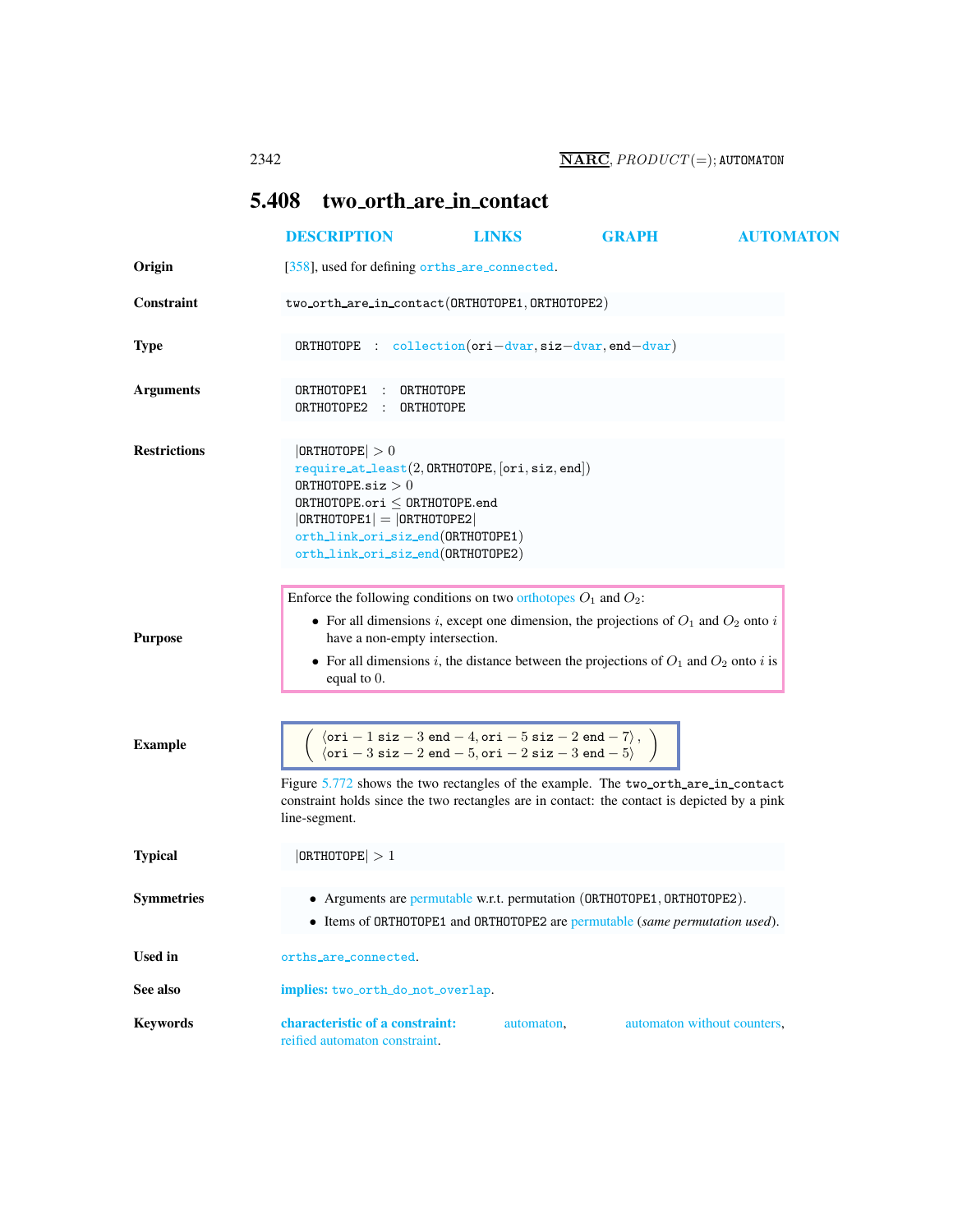

Figure 5.772: The two rectangles that are in contact of the Example slot where the contact is shown in pink

<span id="page-1-0"></span>constraint network structure: Berge-acyclic constraint network. constraint type: logic. filtering: arc-consistency. geometry: geometrical constraint, touch, contact, non-overlapping, orthotope.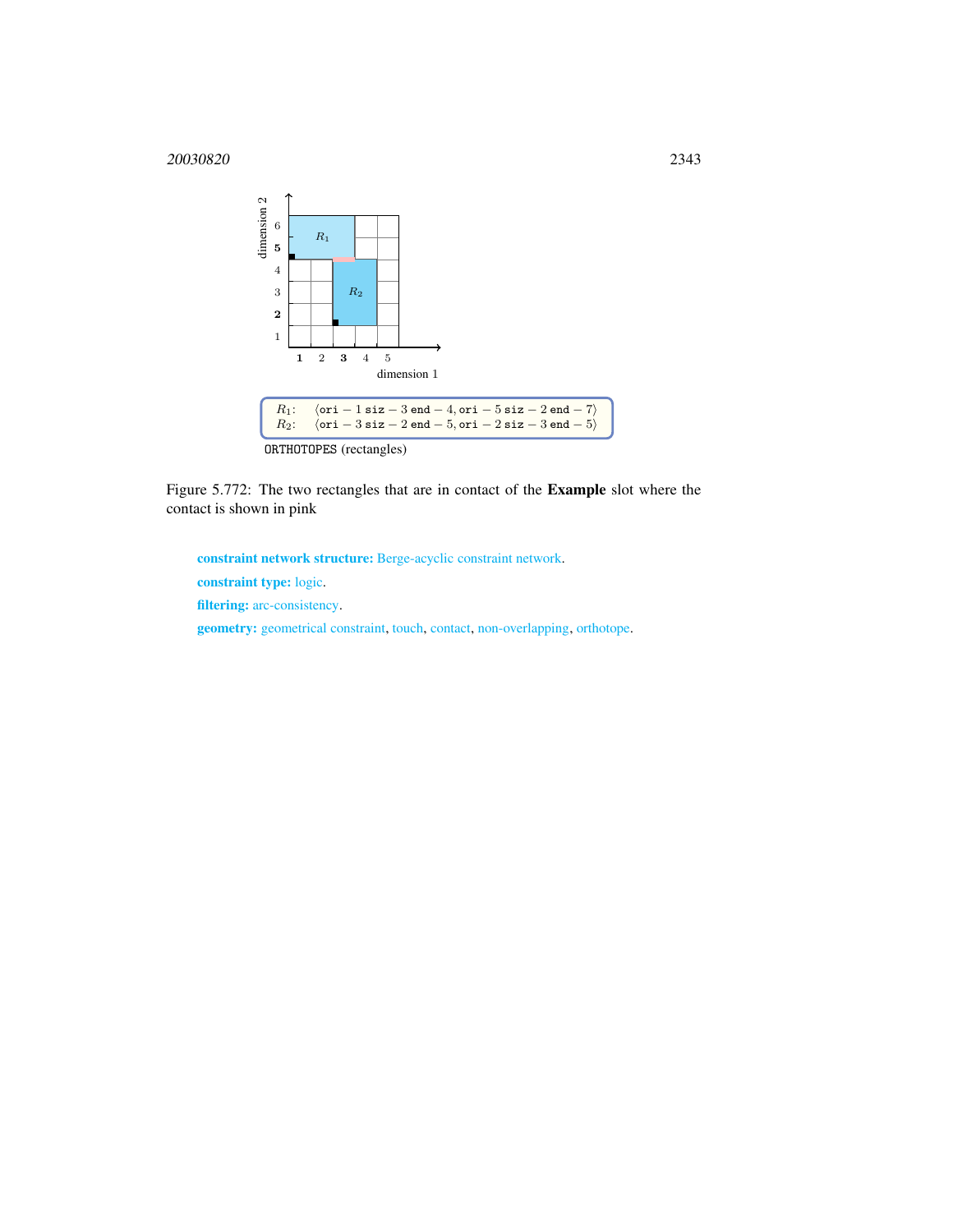<span id="page-2-0"></span>

| Arc input(s)             | ORTHOTOPE1 ORTHOTOPE2                                                                                                      |  |  |
|--------------------------|----------------------------------------------------------------------------------------------------------------------------|--|--|
| Arc generator            | $PRODUCT(=) \rightarrow collection(orthotope1, orthotope2)$                                                                |  |  |
| Arc arity                | $\overline{2}$                                                                                                             |  |  |
| Arc constraint(s)        | $\bullet$ orthotope1.end $>$ orthotope2.ori<br>$\bullet$ orthotope2.end $>$ orthotope1.ori                                 |  |  |
| Graph property(ies)      | $\mathbf{NARC} =  \mathbf{ORTHOTOPE1}  - 1$                                                                                |  |  |
| Arc input(s)             | ORTHOTOPE1 ORTHOTOPE2                                                                                                      |  |  |
| Arc generator            | $PRODUCT(=) \rightarrow collection(orthotope1, orthotope2)$                                                                |  |  |
| Arc arity                | $\overline{2}$                                                                                                             |  |  |
| Arc constraint $(s)$     | $\max\left(\begin{array}{cc}0, & \max(\text{orthotope1}.\text{ori}), \text{orthotope2}.\text{ori})-\end{array}\right) = 0$ |  |  |
| Graph property(ies)      | $NARC =  ORTHOTOPE1 $                                                                                                      |  |  |
| Tabang daon <sup>r</sup> | Douts $(A)$ and $(D)$ of Eigens 5.772 nonportunity show the initial and final quanti associated                            |  |  |

Graph model Parts (A) and (B) of Figure [5.773](#page-2-1) respectively show the initial and final graph associated with the first graph constraint of the Example slot. Since we use the NARC graph property, the unique arc of the final graph is stressed in bold. It corresponds to the fact that the projection onto dimension 1 of the two rectangles of the example overlap.



<span id="page-2-1"></span>Figure 5.773: Initial and final graph of the two orth are in contact constraint

Signature Consider the second graph constraint. Since we use the arc generator  $PRODUCT(=$ ) on the collections ORTHOTOPE1 and ORTHOTOPE2, and because of the restriction  $|ORTHOTOPE1| = |ORTHOTOPE2|$ , the maximum number of arcs of the corresponding final graph is equal to  $|$ ORTHOTOPE1|. Therefore we can rewrite the graph property  $NARC =$  $|ORTHOTOPE1|$  to  $NARC \ge |ORTHOTOPE1|$  and simplify  $\overline{NARC}$  to  $\overline{NARC}$ .